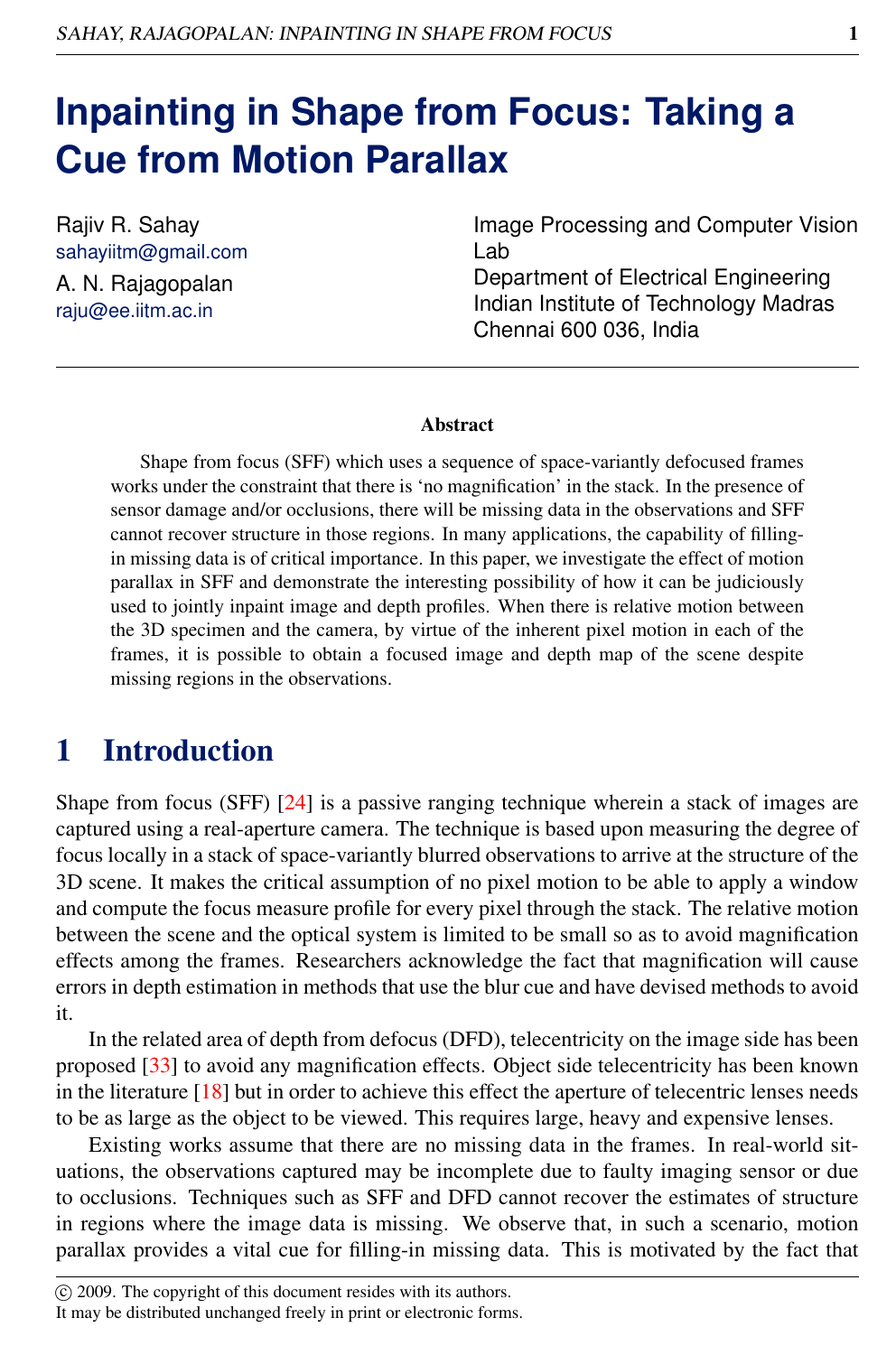missing/occluded portions of an object reappear in different observations when there are magnification effects. Here, we use the term magnification or scaling to loosely refer to structure-dependent pixel motion. In the proposed work, instead of shunning magnification, we exploit the pixel motion cue in the observations to expand the scope of SFF to inpaint the depth profile and the focused image of the underlying specimen despite missing information in the captured observations.

Several algorithms have been proposed for filling-up missing areas in digital images [16], [22], [2]. Image inpainting assumes that the area to be inpainted is known a priori and uses information in the neighbourhood to recover plausible details in the damaged regions. This technique has several applications which include restoration of scanned old photographs, astronomical images, removal of text/subtitles in images as well as in videos, and also for disocclusion/removal of objects in the frames. In [2], partial differential equations are used to propagate the boundaries in the direction of the isophotes. The algorithm works by populating both the gradient-direction (geometry) and the grayscale intensities (photometry) inside the inpainting region. Extending the techniques from 2D to 3D data, this idea has also been applied successfully for hole-filling during surface reconstruction [31]. The unification of structure and texture inpainting has been used by [1] where they split the input image into two different images, one capturing the basic image structure and the other capturing the texture information. The ideas of texture synthesis and image inpainting have also been combined together elegantly in [9] to fill large gaps. A similar formulation has been used for inpainting in video sequences as well [26, 27]. The work in [7] exploits geometric image models such as the bounded variation image model in a Bayesian framework. This approach is improved in [10] where the Mumford-Shah-Euler image model is proposed as the prior. Recently, in [14] it has been proposed to compute the 3D shape by controlling focus and aperture of a single camera especially for scenes that are highly geometrically complex and have fine texture. However, this method uses sophisticated SLR cameras and captures hundreds of high-resolution images to derive the structure. Its performance suffers for regions of low texture in the scene and the authors of [14] have resorted to inpainting using the technique in [2]. Importantly, in their work [14] observations are not affected by parallax as both the camera and the scene are stationary. Several works have been proposed recently in the DFD framework [11, 13, 17]. However, none of these works use frames with missing data/occlusions and affected by motion parallax. Occlusions have been handled for estimating depth information in [4, 12, 23] but a major difference between our approach and these works is that they consider only equifocal planes. The work in [15] does not address occlusion removal per se but only accounts for occlusion effects at defocused boundaries. We remark that in all the above works the observations are not affected by parallax and their formulations do not account for it.

In a recent paper  $[25]$ , joint super-resolution of video and inpainting has been demonstrated. The inverse problem is solved using a total variation based regularization approach thereby tackling the inpainting problem also. In another recent work [32], joint depth completion and image inpainting has been attempted. The authors have shown that it is possible to handle occlusions in a stereo setup by inpainting both the depth and the texture. The works in [25, 32] are the closest in comparison to our approach. However, there are several differences. The work in [25] is about super-resolution and inpainting of image data but without any occlusions. Note that the authors of [25] do not reconstruct the depth map of the scene. The work in [32], is based on stereo and requires focused images. Our work clearly supersedes that of [25] and [32].

In the literature, image/video inpainting has primarily been attempted using focused im-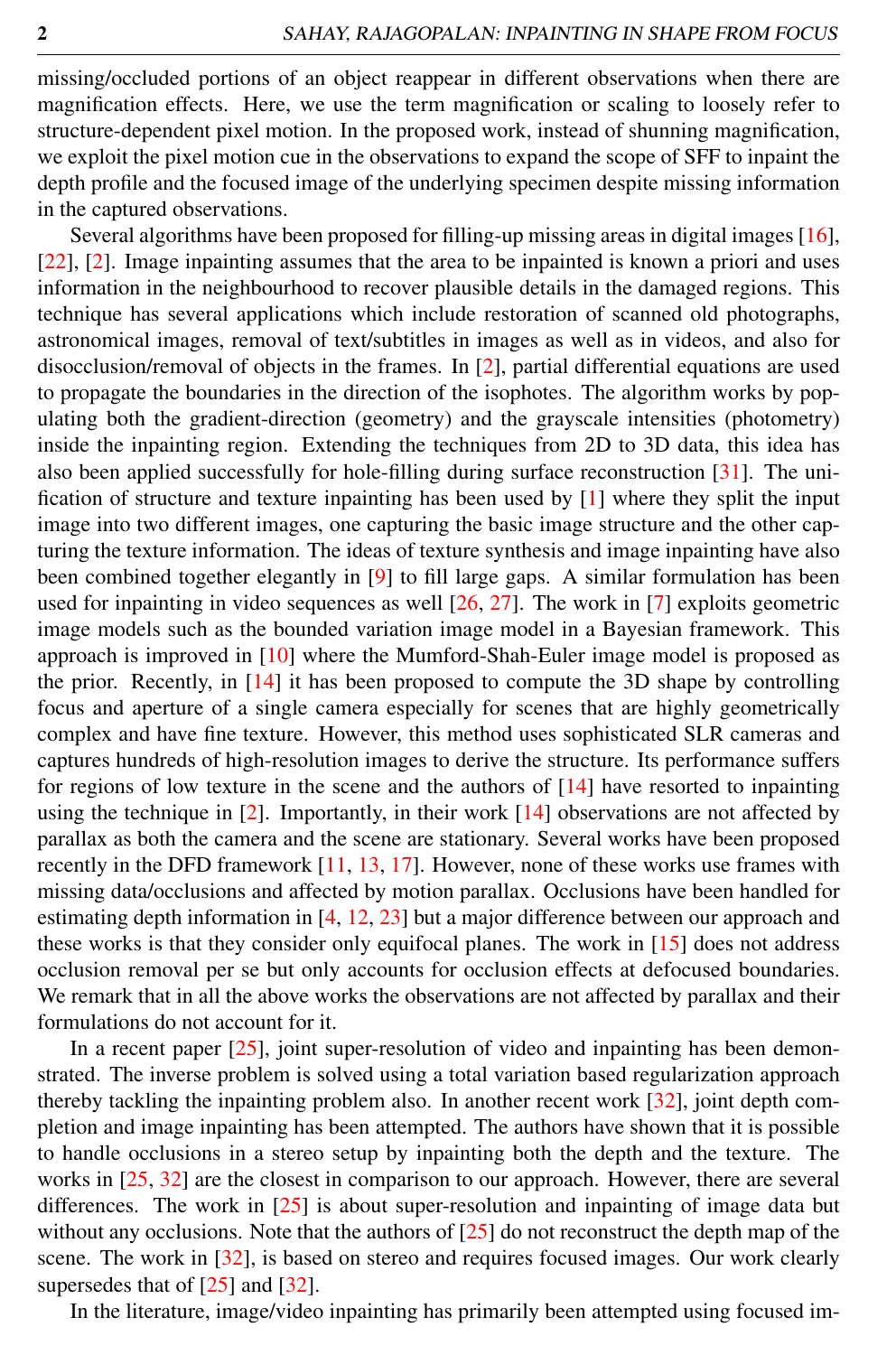

Figure 1: (a) Working principle of SFF. (b) Schematic showing mechanism of structuredependent pixel motion in SFF.

ages without any magnification or parallax. The method proposed in this paper simultaneously reconstructs the inpainted depth map and the focused image from scaled and spacevariantly blurred images. In this work, the formation of observations containing missing regions is depicted using an appropriate degradation model. A Bayesian approach is adopted in which the inpainted depth profile and the focused image are modeled as separate Gauss-Markov random fields (MRFs). Their maximum a posteriori (MAP) estimates are obtained by minimizing a suitably derived objective function.

In section 2, we motivate the need for inpainting in SFF. Pixel motion due to parallax effect is discussed in section 3. The degradation model for missing observations is explained in section 4. The proposed method for joint image and depth inpainting is given in section 5. Experimental results are described in section 6. Concluding remarks are presented in section 7.

# 2 Inpainting in SFF

The basic principle of SFF is depicted in Fig. 1 (a). A real-aperture camera images an object which is moved along the optical axis in finite fixed steps of ∆*d*. Due to the finite depth-offield of the camera and the 3D nature of the underlying specimen, the frames in the stack are space-variantly blurred. Initially, the object is placed on the 'reference plane' at a distance  $d<sub>r</sub>$  from the 'focused plane' and moved upwards such that at every step a space-variantly blurred image is captured. As the point  $(k, l)$  approaches the 'focused plane' it gradually begins to get focused. When the distance between the reference plane and the translating stage is  $d = m\Delta d = d(k, l)$ , the point  $(k, l)$  is on the 'focused plane' (at a distance of  $w_d$  from the lens plane) and is in perfect focus (neglecting diffraction effects and aberrations) since it satisfies the lens law. The fundamental idea behind the SFF technique is to estimate for every point the position of best focus,  $d(k,l)$ . The variable  $\mathbf{d} = d(k,l)$  for all the points  $(k,l)$  on the 3D specimen characterizes its shape. To detect the position of best focus for a point on the 3D object a focus measure operator is used to measure the quality of image focus in a local region. Specifically, the sum-modified Laplacian (SML) operator [24] is used to compute a focus measure profile for each pixel in the frame.

The estimate of the shape of the object is obtained by Gaussian interpolation. Note that in the above formulation it is assumed that the pixel locations do not change between frames.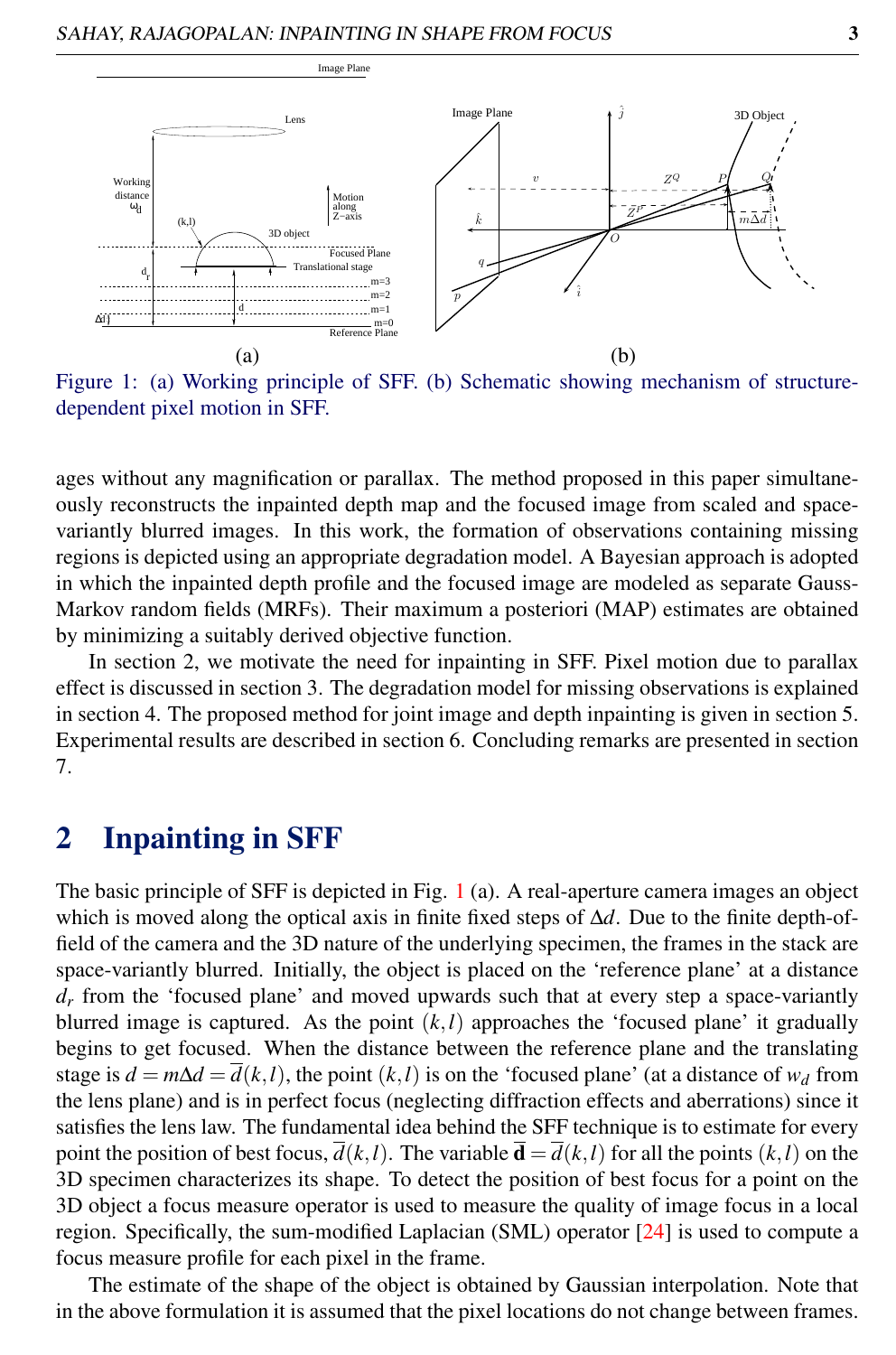This is crucial since the window used for computing the SML is centered around the same point in all the frames. In real-world situations, data in portions of the observations may be missing due to several factors including damage to the CCD sensor or occlusions. Since, the SFF analysis is local and depth estimates for a particular point are computed using data in the observations in the immediate neighbourhood of that pixel, this technique cannot recover structure in missing regions. Interestingly, we show that when there is magnification in the stack, structure-dependent pixel motion can be tapped to perform inpainting of both the depth profile as well as the focused image of the 3D specimen.

# 3 Motion parallax in the stack

When the relative motion between scene and camera is significant, there will be magnification (due to motion parallax) in the stack, such that the image features shift spatially from frame to frame. To explain the mechanism of this structure-dependent pixel motion, let us assume that the focused image and the shape of the 3D specimen are known.

Let the 3D specimen move relative to the camera along the axial direction as a sequence of frames is captured. Initially, we consider a pinhole camera and describe how scaled images are formed. As shown in Fig. 1 (b), we consider a specific point on the specimen which is moved relative to the pinhole camera. A point on the 3D object with world coordinates  $P(X^P, Y^P, Z^P)$  moves to  $Q(X^Q, Y^Q, Z^Q)$  along the Z-axis by a distance of *m*∆*d* and away from the pinhole denoted by *O*. The distances of the points *P* and *Q* from the pinhole are  $Z^P$  and  $Z^Q$ , respectively. The point *P* is imaged at *p* on the image plane and has coordinates  $(x, y)$ . Let this image be the reference plane. When the 3D object is moved away from the pinhole by an amount  $m\Delta d$ , the point *Q* is imaged at *q* with coordinates  $(x', y')$  on the image plane. The corresponding image is the *m*<sup>th</sup> frame.

Assuming that the size of the images is  $M \times M$ , according to basic perspective projection equations

$$
x = \frac{vX^P}{Z^P} \quad , \quad x' = \frac{vX^Q}{Z^Q} \quad \text{and} \quad y = \frac{vY^P}{Z^P} \quad , \quad y' = \frac{vY^Q}{Z^Q} \tag{1}
$$

It must be noted that the motion of the object relative to the pinhole is only along the Zaxis since the 3D specimen is translated away from or towards the camera along the optical axis. Hence, for the SFF scenario, we have  $X^P = X^Q$ ,  $Y^P = Y^Q$  and  $Z^Q = Z^P + m\Delta d =$  $w_d + \overline{d} + m\Delta d$ , where *v* is the distance between the pinhole and the image plane, and  $\frac{-M}{2} \leq$  $x', y' \leq \frac{M}{2}$ . Thus, it can be shown that

$$
x' = \frac{x(w_d + \overline{d})}{(w_d + \overline{d}) + m\Delta d} \quad , \quad y' = \frac{y(w_d + \overline{d})}{(w_d + \overline{d}) + m\Delta d} \tag{2}
$$

Note that the pixel motion is a function of  $\overline{d}$ , the 3D structure of the scene. We will exploit this cue for inpainting.

### 4 Degradation model

Consider *N* frames,  $\{y_m(i, j)\}\$ ,  $m = 0, 1, \ldots, N - 1$ , each of size  $M \times M$  from the stack. Assume that these are derived from a single focused image  $\{x(i, j)\}\$  of the 3D specimen. The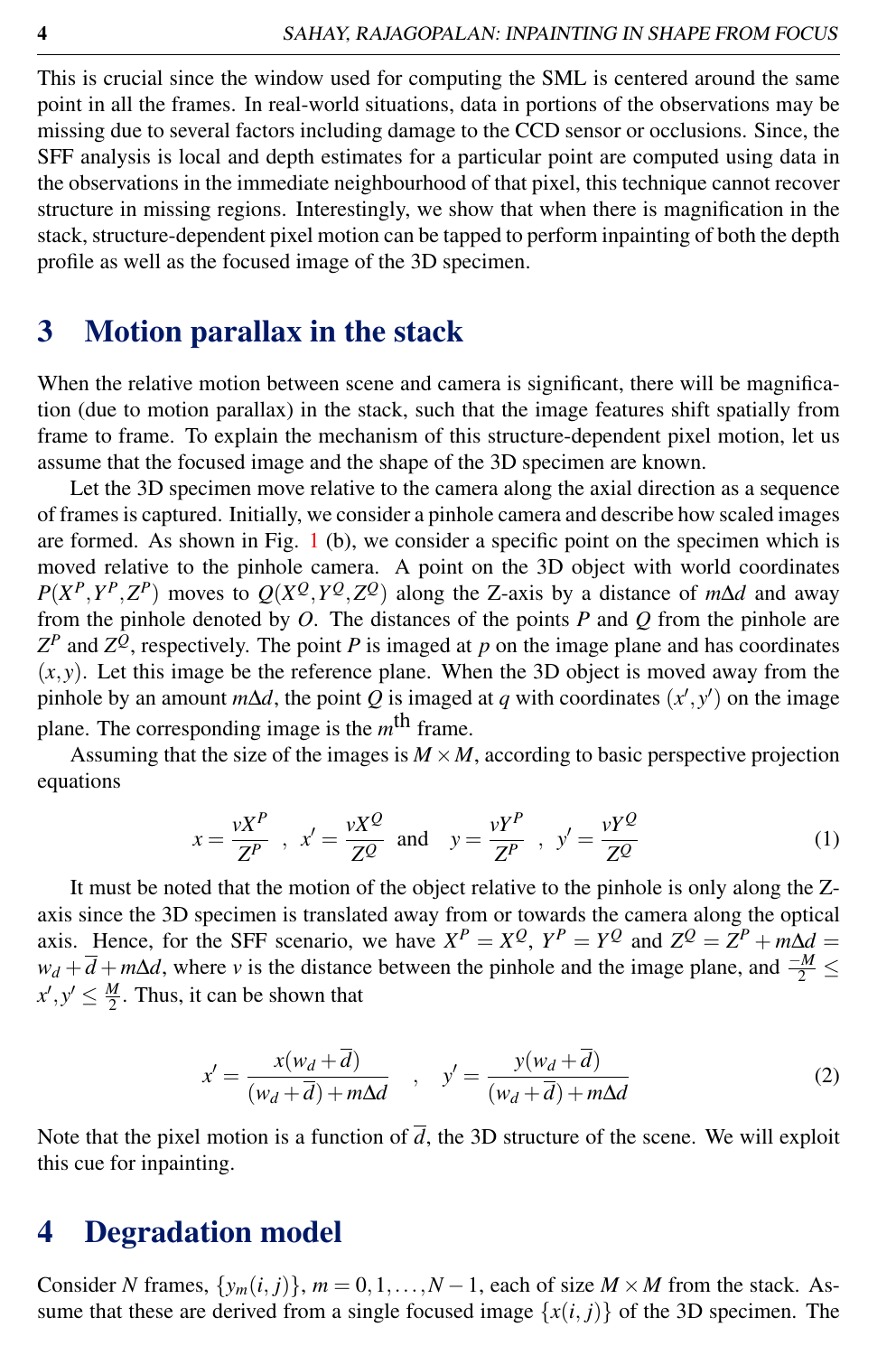scaled and defocused frames can be related to the focused image by the degradation model

$$
\mathbf{y}_m^{\text{vis}} = \mathbf{O}_m[\mathbf{H}_m(\overline{\mathbf{d}})\mathbf{W}_m(\overline{\mathbf{d}})\mathbf{x} + \mathbf{n}_m] \qquad m = 0, \dots, N - 1 \tag{3}
$$

where  $y_m^{\text{vis}}$  is the lexicographically arranged vector of size  $M^2 \times 1$  derived from the visible regions in the  $m<sup>th</sup>$  defocused and scaled frame,  $W_m$  is the matrix describing the motion of the pixels in the  $m^{\text{th}}$  frame,  $H_m$  is the blurring matrix for the  $m^{\text{th}}$  frame,  $n_m$  is the  $M^2 \times 1$ Gaussian noise vector in the  $m<sup>th</sup>$  observation and  $O_m$  is the operator which removes the missing/damaged regions and crops out the visible portions of the observations. Note that for both the cases of sensor damage or occlusions (due to a static occluder), the cropping operator is unchanged for different frames of the stack, i.e.,  $\mathbf{O}_m = \mathbf{O}$ . Hence, the spatial locations of the inpainting region remain the same in all the frames.

Note the interesting relationship between the shape of the object, pixel-motion and spacevariant defocusing in the frames. The degree of space-variant defocus blur induced at each point in the image of a 3D scene is dependent upon the depth of the object from the lens plane. Also, the pixel motion is a function of the 3D structure of the object. In fact, the twin cues of defocus and motion parallax are intertwined with the 3D structure and must be judiciously exploited.

In the previous section, we have elucidated the motion parallax effect as modeled by  $W_m(\overline{d})$  in (3). Next, we describe the space-variant blurring mechanism as specified by  $H_m(\overline{d})$  in (3). In its most general form, the image formation process (as described by (3)) is quite difficult to comprehend and some simplifying assumptions must be made to gain a handle over the problem.

Towards this end, we assume a parametric model for the point spread function (PSF) of the camera. The PSF of a camera defines its response to a point light source. Due to diffraction and lens aberrations, the PSF is best described by a circularly symmetric 2D Gaussian function [28] with standard deviation  $\sigma = \rho r_b$  where  $\rho$  is a camera constant and  $r_b$  is the blur circle radius. There exist several works that have validated this approximation [8], [5] and hence, we too are motivated to use this model. Since the blur parameter  $\sigma$  is a function of depth, the blurring induced is space-variant.

When the stage is moved upwards in steps of  $\Delta d$  (see Fig. 1), for the *m*<sup>th</sup> frame we can express the blur parameter for a 3D point whose image pixel coordinates are (*k*,*l*) as

$$
\sigma_m(k,l) = \rho R v \left( \frac{1}{w_d} - \frac{1}{w_d - m\Delta d + \overline{d}(k,l)} \right)
$$
(4)

where  $\frac{1}{w_d} = \frac{1}{f} - \frac{1}{v}$ , *f* is the focal length, *R* is radius of aperture of the lens and *v* is the distance between the lens and the image plane.

Since the object is moving upwards as shown in Fig. 1, we have a negative sign for the term  $m\Delta d$  in (4). Here,  $d(k, l)$  is the distance by which the stage must be moved from the reference plane to bring point  $(k, l)$  into focus.

If the separation between the stage and the reference plane is such that  $d = m\Delta d =$  $\overline{d}(k,l)$ , then this point satisfies lens law and will appear in perfect focus. Note that under this condition, the blur parameter becomes zero, as expected (assuming the effects of optical aberrations to be negligible). We can establish a relationship between the blur parameter at a point in the reference frame with the blur parameter at the same point in the  $m^{\text{th}}$  frame of the stack as

$$
\sigma_m(k,l) = \sigma_0(k,l) + \frac{\rho R v}{w_d + \overline{d}(k,l)} - \frac{\rho R v}{w_d + \overline{d}(k,l) - m\Delta d}
$$
(5)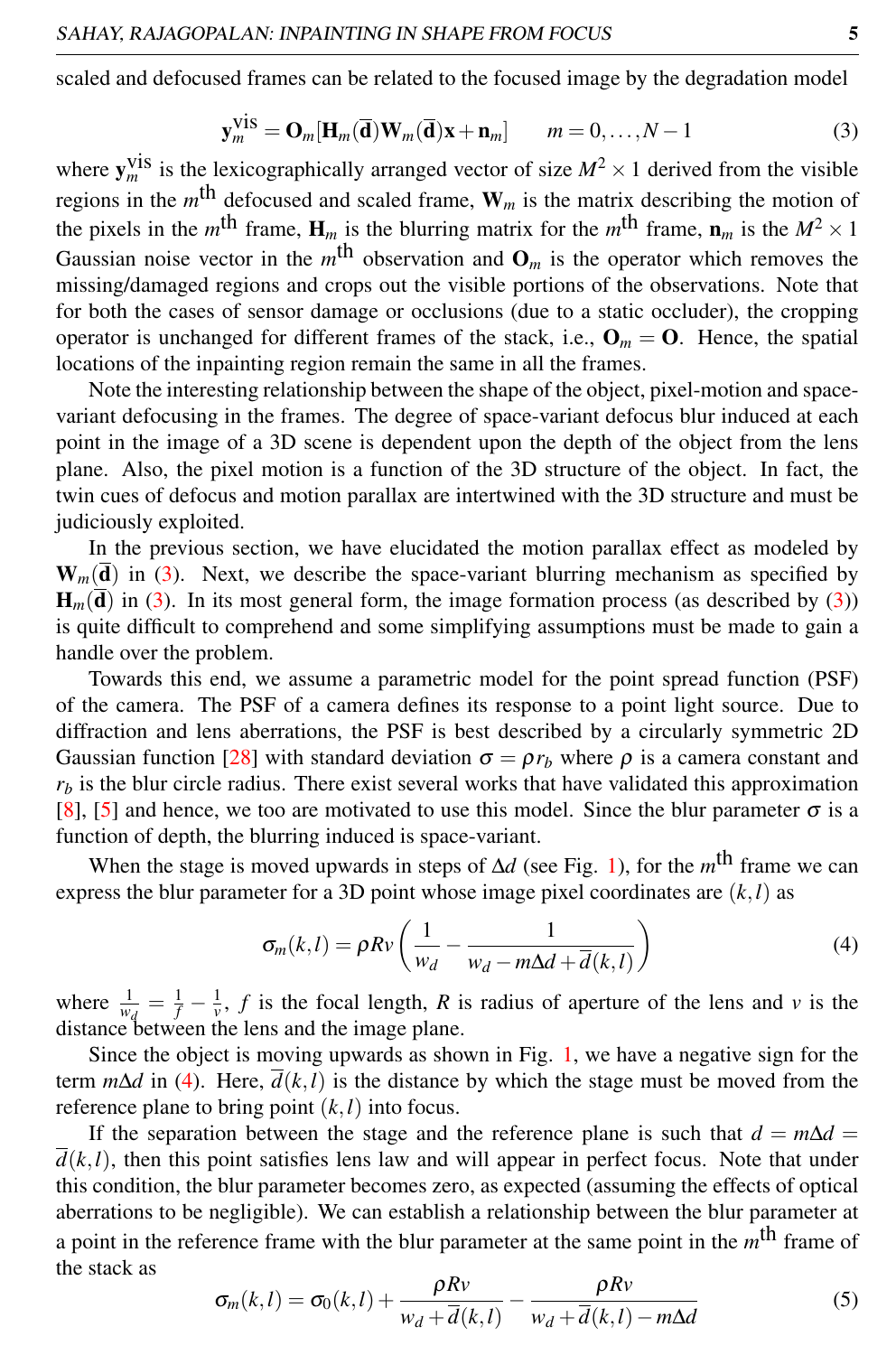The product  $\rho Rv$  can be found using an appropriate calibration procedure and it remains constant during the entire image capturing process

# 5 Proposed framework for inpainting/disocclusion

In the previous section, we described the interaction of space-variant blurring and motion parallax in the frames when there is significant relative motion between the 3D specimen and the real-aperture camera. The problem that we attempt to solve is the inverse: Given a stack of scaled and defocused observations wherein there are regions of missing data due to possible occlusions in the scene or due to faulty camera sensor, how do we simultaneously inpaint the depth profile and the focused image of the object?

We propose to inpaint both the depth profile as well as the focused image of the object within a unified framework. Note that for the problem considered in this work, the spatial locations of the missing regions do not change from frame to frame in the stack. It is probable that whatever region of the 3D specimen was occluded/missing in one observation of the stack will come into view in another frame since there is magnification in the stack.

Simultaneous reconstruction of the depth profile  $\overline{d}$  and the focused image x is an ill-posed inverse problem and hence, the solution has to be regularized using a priori constraints. Realworld objects usually have depth profiles which are locally smooth. The same argument holds good for the focused image also. Markov random fields (MRFs) have the capability to model spatial dependencies so as to incorporate prior information  $[21]$ . We model the structure and the focused image of the 3D specimen using separate Gauss-Markov random fields (GMRF) with a first-order neighbourhood. The Hammerseley-Clifford theorem [3] provides the all-important equivalence between Gibbs random field and MRF, enabling the specification of the prior joint pdf for the depth map and the focused image. For details on MRF, see [21].

We seek to solve for the MAP estimate of  $\overline{d}$  and **x**. Let us consider a set of *p* frames chosen from the stack of *N* observations. Assuming the noise process  $\mathbf{n}'_m s$  to be independent, the MAP estimates of  $\overline{d}$  and **x** can be obtained by minimizing the posterior energy function

$$
U^{p}(\overline{\mathbf{d}}, \mathbf{x}) = \sum_{m \in O} \frac{\|\mathbf{y}_{m}^{\text{vis}} - \mathbf{O}_{m}[\mathbf{H}_{m}(\overline{\mathbf{d}})\mathbf{W}_{m}(\overline{\mathbf{d}})\mathbf{x}]\|^{2}}{2\sigma_{\eta}^{2}} + \lambda_{\overline{\mathbf{d}}} \sum_{c \in C_{\overline{\mathbf{d}}}} V_{c}^{\overline{\mathbf{d}}}(\overline{\mathbf{d}}) + \lambda_{\mathbf{x}} \sum_{c \in C_{\mathbf{x}}} V_{c}^{\mathbf{x}}(\mathbf{x})
$$
(6)

where  $O = \{u_1, u_2, \dots, u_p\}$ ,  $u_i$  is the frame number and  $\sigma_{\eta}^2$  is the variance of the Gaussian noise. The clique potential function for  $\overline{d}$  is

$$
\sum_{c \in C_{\overline{\mathbf{d}}}} V_c^{\overline{\mathbf{d}}}(\overline{\mathbf{d}}) = \sum_{i=1}^{M} \sum_{j=1}^{M} [(\overline{d}(i,j) - \overline{d}(i,j-1))^2 + (\overline{d}(i,j+1) - \overline{d}(i,j))^2 + (\overline{d}(i+1,j) - \overline{d}(i,j))^2
$$
  
 
$$
+ (\overline{d}(i,j) - \overline{d}(i-1,j))^2] \tag{7}
$$

where *c* is a clique, *C* is the set of all cliques and  $V_c(\cdot)$  is the potential associated with clique *c*. We choose  $V_c^{\mathbf{x}}(\mathbf{x})$  to be of the same form to  $V_c^{\mathbf{d}}(\overline{\mathbf{d}})$ .

Recently, graph cuts have been proposed as a fast optimization technique for several computer vision applications. However, they are limited to minimization of submodular energy functions such as used in areas like image segmentation, stereo matching etc. [6] [20]. In applications that involve blur, the cost functions in the MAP-MRF framework turn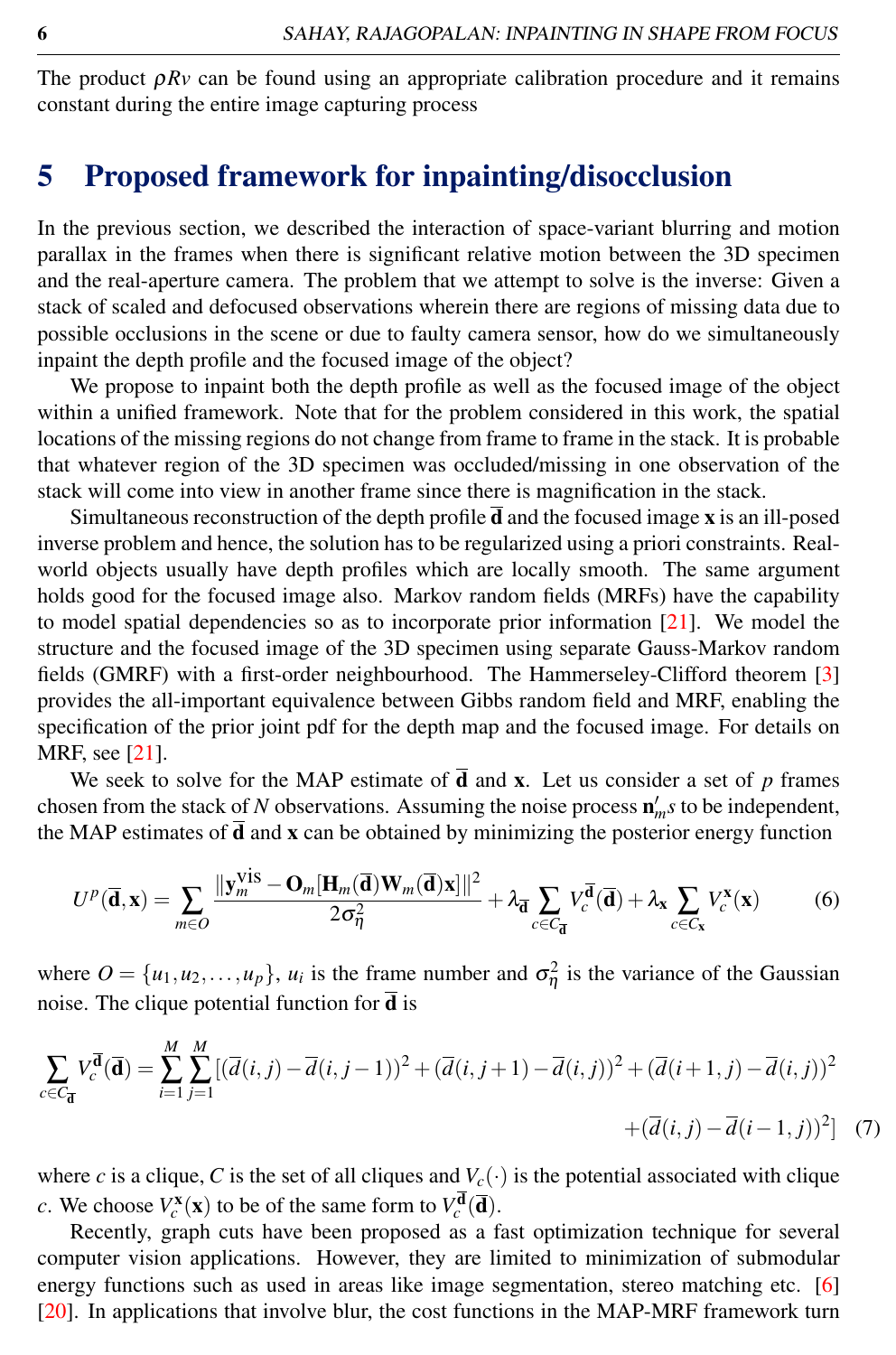out to be non-submodular [29],[30]. For such energy functions, graph cuts have not been shown to exceed the performance of simulated annealing (SA) [30], [19]. The usefulness of the Quadratic Pseudo Boolean Optimization (QPBO) algorithm depends upon how many nodes in the graph are labeled [30] (page 3, (section 2.2)). Also, in section 3 of [30], it is asserted that the roof duality works well in cases where the number of non-submodular terms is small. However, in more difficult cases the roof duality technique leaves many nodes unassigned. We refer to Table 1, on page 7 of [30]. The comparison results for image deconvolution (only 'space-invariant' blurring with number of gray levels limited to 32) are presented in the last two rows ( $3 \times 3$  and  $5 \times 5$  kernels) of this table. Note that the number of unassigned labels for the QPBO and the 'probing' QPBO (QPBOP) methods are a whopping 80% for the  $5 \times 5$  sized kernel. Note that using SA, the energy at convergence is zero and all the nodes are labeled. Interestingly, SA is shown to outperform all the methods including QPBO and QPBOP (pointed out in [30] in the 'Image Deconvolution' sub-section on Page 8). Hence, we have used the SA algorithm to minimize  $U^p(\bar{d}, x)$ . Parameters  $\lambda_{\bar{d}}$  and  $\lambda_x$  must be tuned to obtain a good estimate of both  $\overline{d}$  and **x**.

# 6 Experimental results

We captured sequences of scaled and space-variantly defocused images using an off-theshelf Olympus C5050Z digital camera which was operated in the 'super-macro' mode. To simulate the effect of missing data due to possible damage to the CCD sensor, we randomly scratched the captured frames. Note that during the inpainting process we assume the knowledge of the locations of the regions which have to be filled in. This is a standard assumption in the literature and we exploit it in our framework. For all our experiments, we feed the entire stack as input to the method in  $[24]$ , to obtain the initial estimate of the inpainted depth map. For the inpainted focused image, we choose an arbitrary initial estimate as a cropped portion of the Lena image. In all the experiments, frames are captured by moving the object along the optical axis in finite steps of  $\Delta d = 1$  mm.

In the first experiment, we chose a real-world specimen, a small wooden piece on which a face is carved. The captured images are space-variantly blurred and scaled. Note the locations indicated by white arrows in Fig.  $2$  (a). At these locations, in Fig.  $2$  (b) we can make the interesting observation that the position of the damaged regions is fixed but different image features are covered by the black pixels in this image. This is the cue which we exploit to fill-in the missing parts in both the focused image and the depth profile. The inpainted image using the proposed algorithm is shown in Fig.  $3$  (a). The values of the parameters chosen in the optimization procedure were  $\lambda_{\overline{d}} = 1 \times 10^8$  and  $\lambda_x = 0.05$ , respectively. The reconstructed depth map is shown in Fig.  $3$  (b). We can see that the proposed method is able to reconstruct the depth information even in regions with missing observations. It is notable that various features features of the face like the eyes, the eyebrows, the nose and the straight edge below it are faithfully reconstructed both in the inpainted image (Fig. 3 (a)) and the inpainted depth map (Fig. 3 (b)), respectively.

In the next experiment, we chose another real-world specimen, a small clay model of a bunny. Two frames of a portion of the head of the bunny are shown in Fig. 4 (a) and (b), respectively. To simulate the regions where there is sensor damage, we have marked them as black in the images. The proposed algorithm was run with four frames from the stack as the input. The inpainted focused image of the specimen is shown in Fig. 5 (a). Several details that were missing are recovered. The algorithm is able to propagate the information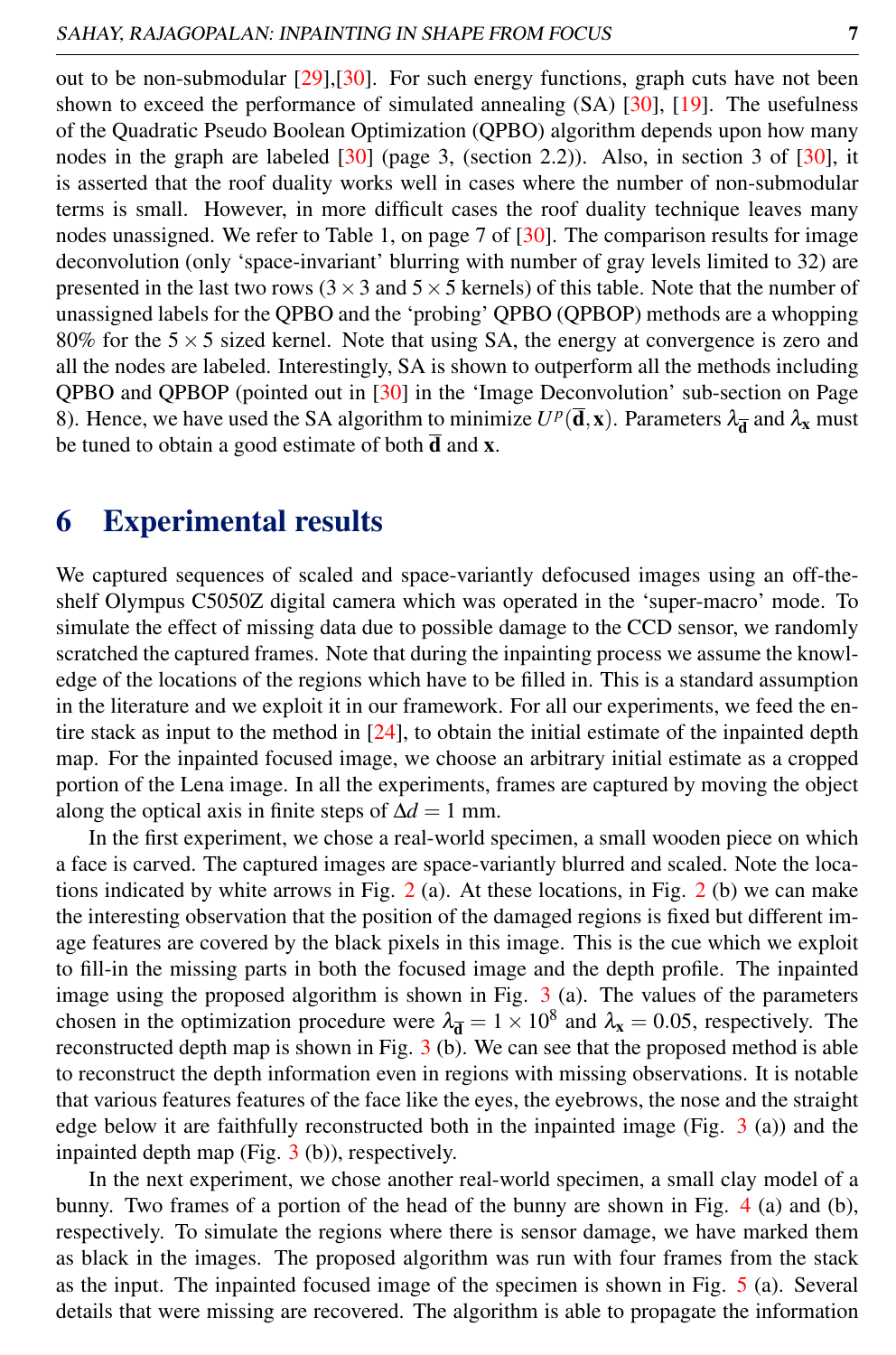

Figure 2: Wooden specimen depicting a face. (a, b) Two frames chosen from the scaled and defocused stack with missing data, simulating the effects of a camera having a damaged sensor.



Figure 3: (a) Inpainted focused image. (b) Grayscale image corresponding to the inpainted depth map.



 $(a)$  (b)

Figure 4: Clay model of a bunny. (a, b) Second and fourth frames showing the effects of magnification and space-variant defocusing and regions of missing data.

in the smooth regions into the gaps as well as preserve the edges. The grayscale image of the reconstructed depth profile is depicted in Fig. 5 (b). Observe that the contours of the eyelids have been recovered well.

To demonstrate the capability of our method in performing disocclusion, we present results of yet another experiment. Here, a small pin was kept across the field-of-view of the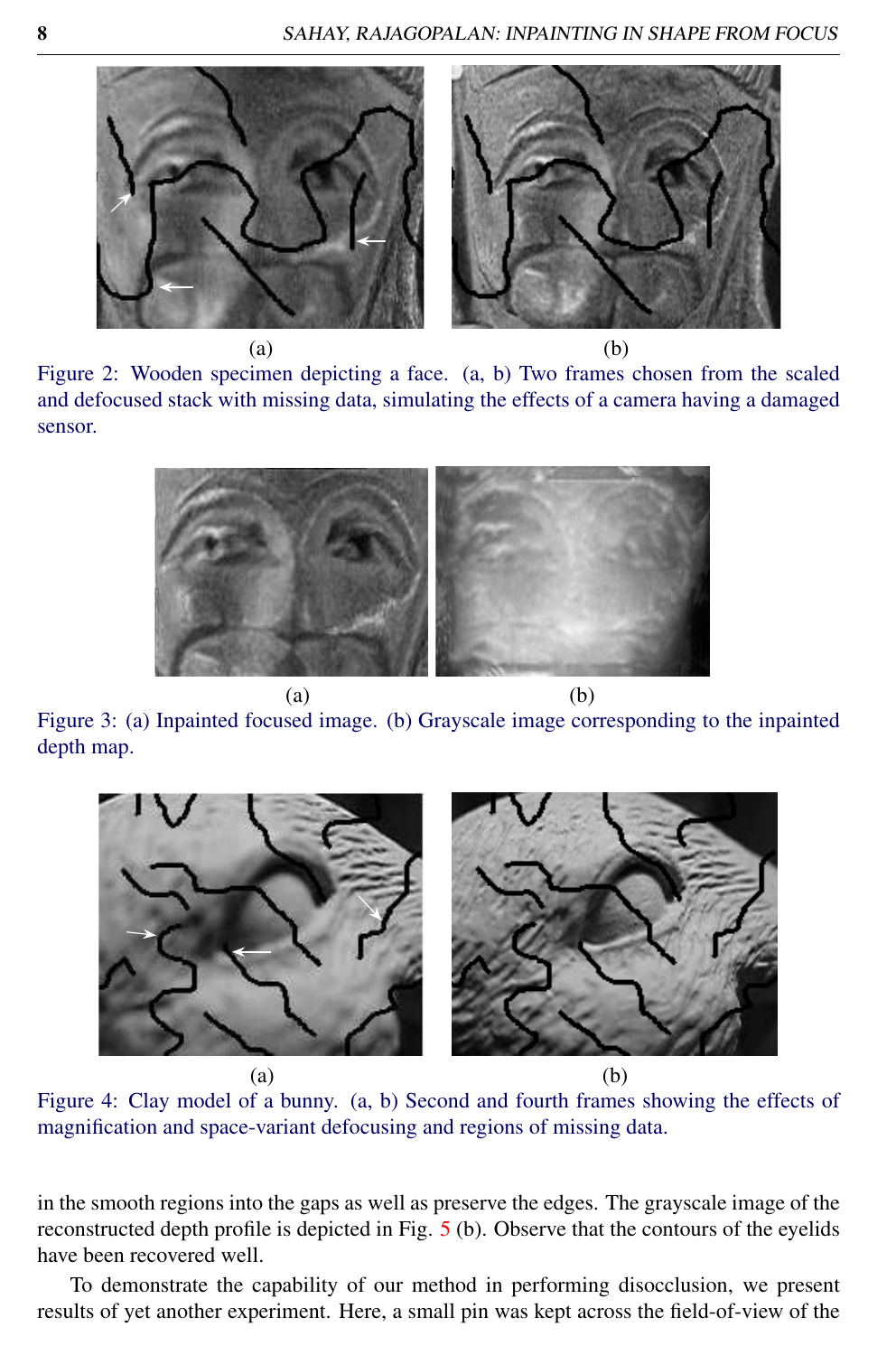

Figure 5: (a) Inpainted focused image of the bunny specimen. (b) Grayscale image of the inpainted depth profile obtained using the proposed method.



Figure 6: A clay model of a bunny occluded by a straight object. (a, b) Two frames chosen from the stack.



Figure 7: (a) Inpainted focused image using our method demonstrating disocclusion. (b) Grayscale image of the shape profile.

camera such that it occludes the specimen which is chosen as a clay model of a bunny. We have provided as supplementary material, a video captured as the specimen is moved in front of the static camera and occluder. To demonstrate the effects of occlusion, scaling and spacevariant defocusing, two frames from the stack are shown in Fig. 6 (a) and (b), respectively. Note that the position of the occluded regions is fixed in all the observations and is assumed to be known. The proposed method yields the inpainted focused image shown in Fig. 7 (a). The features of the eye portion at the locations of the occluder have been recovered well. Note that the edges that were occluded have been recovered. Particularly, the edges at the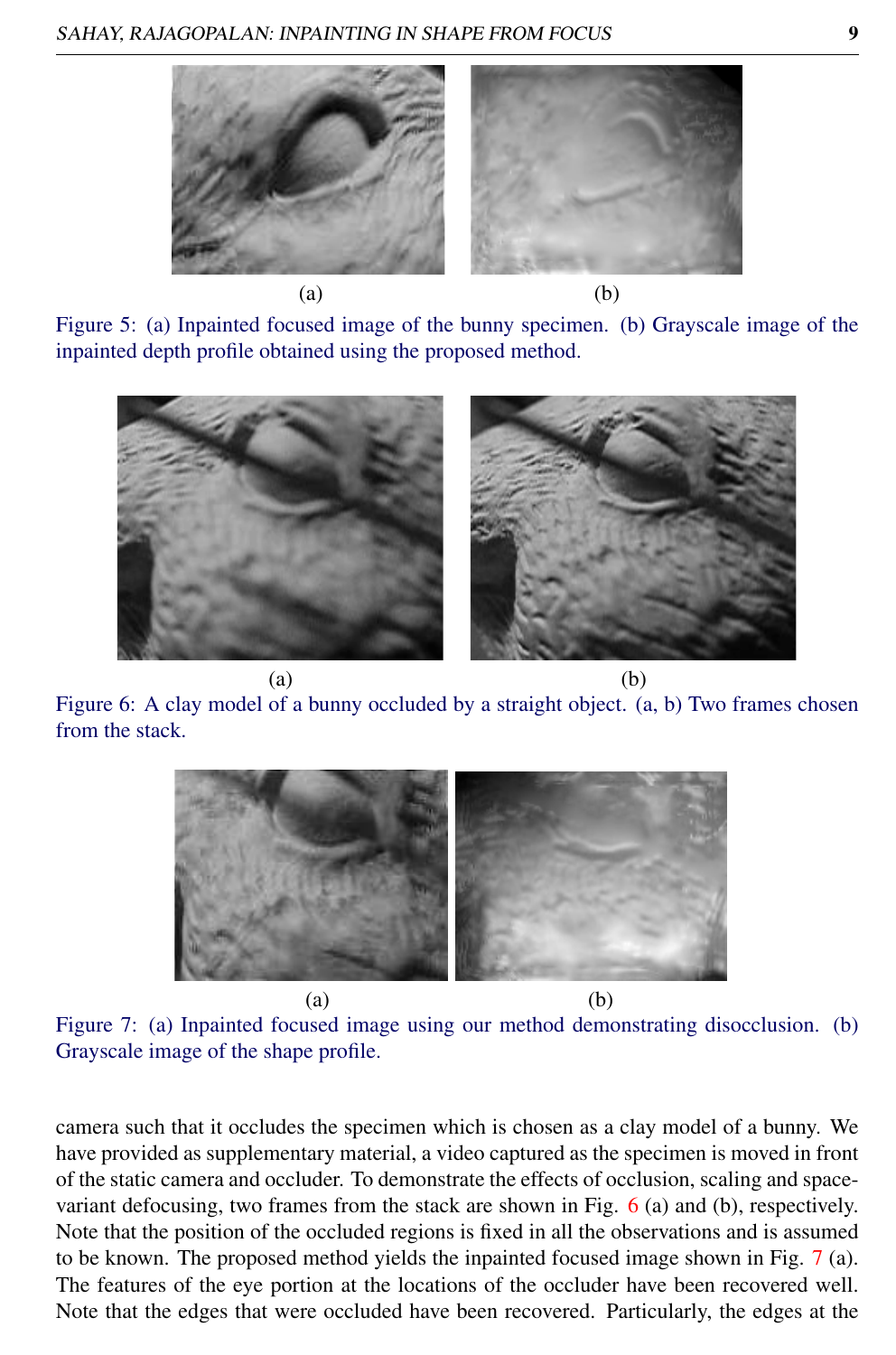junction of the eyelids and the eyeball are clearly visible. Also, the texture on the surface of the specimen has been deblurred well and can be discerned easily. The estimated depth profile is shown in Fig. 7 (b). Even in occluded regions, the algorithm is able to recover the depth information. We used four frames with good relative blur among them from the stack to reconstruct the completed focused image and the depth map in all the experiments.

# 7 Conclusions

In this work, we demonstrated the interesting possibility of using motion parallax as a cue for inpainting in the SFF scenario. When a real-world camera is used to capture a stack, the frames are subject to magnification effects. In addition, there can be data loss in certain regions due to sensor damage and/or occlusions. Despite missing regions in the observations, we have shown that is possible to obtain the focused image and reconstruct the structure of the underlying specimen using only a few frames from the stack. In effect, we are able to integrate inpainting, deblurring and structure recovery within a single unified framework.

# References

- [1] M. Bertalmio, L. Vese, G. Sapiro, and S. Osher. Simultaneous structure and image inpainting. *IEEE Trans. Image Processing*, 12(8):882–889, 2003.
- [2] M. Bertalmío, G. Sapiro, V. Caselles, and C. Ballester. Image inpainting. In *Proc. Computer Graphics, SIGGRAPH 2000*, pages 417–424, 2000.
- [3] J. Besag. Spatial interaction and the statistical analysis of lattice system. *J. Royal Statistical Soc*, pages 192–236, 1974.
- [4] S. S. Bhasin and S. Chaudhuri. Depth from defocus in presence of partial self occlusion. In *Proc. ICCV*, pages 488–493, 2001.
- [5] M. Born and E. Wolf. *Principles of optics*. Pergamon, London, 1965.
- [6] Y. Boykov, O. Veksler, and R. Zabih. Fast approximate energy minimization via graph cuts. *IEEE Trans. Pattern Analysis and Machine Intelligence*, 23(11):1222–1239, 2001.
- [7] T. F. Chan and J. Shen. Mathematical models for local nontexture inpaintings. *SIAM Journal of Applied Mathematics*, 62:1019–1043, 2001.
- [8] S. Chaudhuri and A. N. Rajagopalan. *Depth from defocus: A real aperture imaging approach*. Springer-Verlag, New York, 1999.
- [9] A. Criminisi, P. Perez, and K. Toyama. Region filling and object removal by exemplarbased image inpainting. *IEEE Trans. Image Processing*, 13:1200–1212, 2004.
- [10] S. Esedoglu and J. Shen. Digital inpainting based on the mumford-shah-euler image model. *European Journal of Applied Mathematics*, 13:353–370, 2002.
- [11] P. Favaro and S. Soatto. A geometric approach to shape from defocus. *IEEE Trans. on Pattern Anal. Mach. Intell.*, 27:406–416, 2005.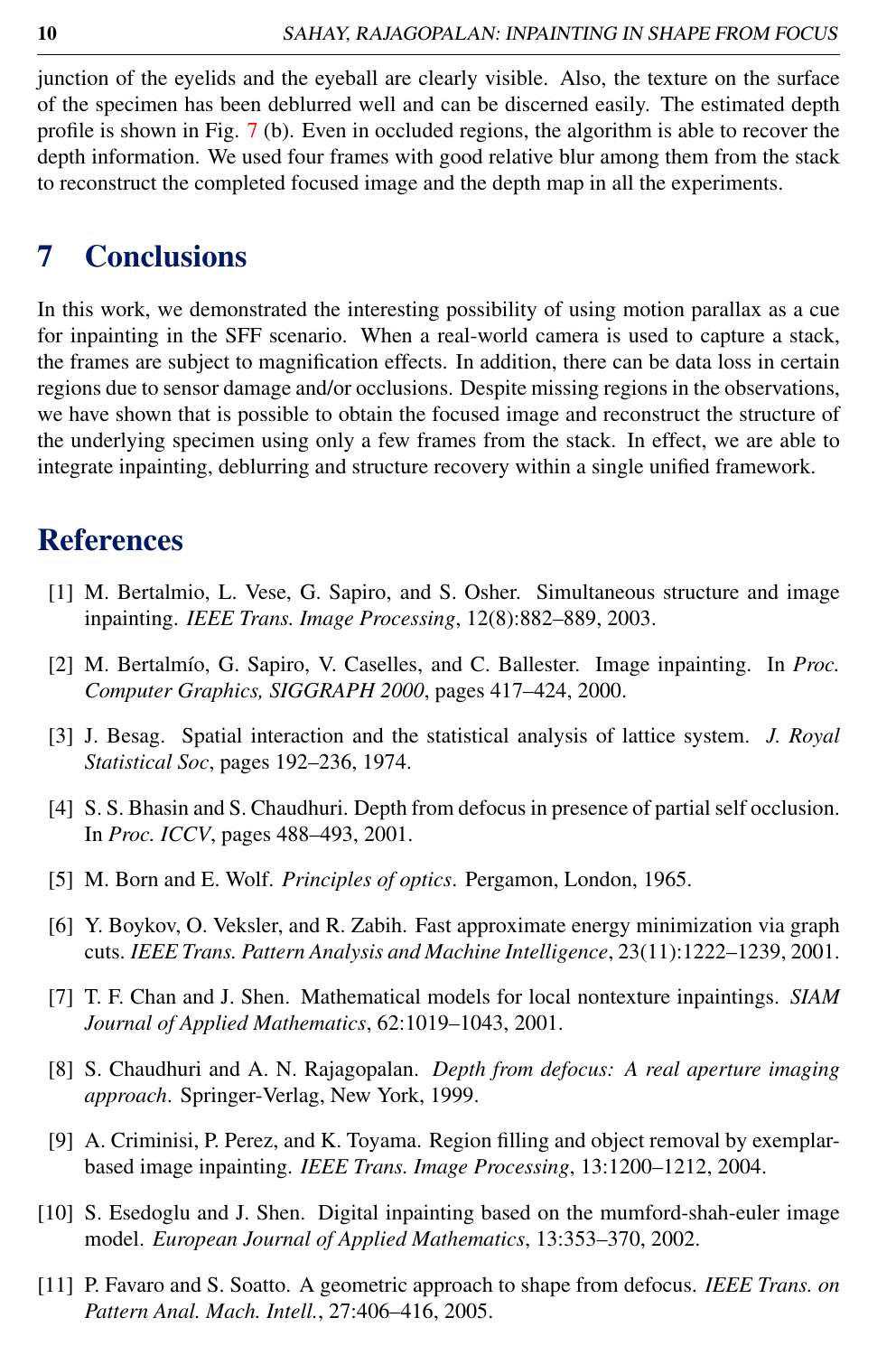- [12] P. Favaro and S. Soatto. Seeing beyond occlusions (and other marvels of a finite lens aperture). In *Proc. CVPR*, pages 579–586, 2003.
- [13] P. Favaro, S. Soatto, M. Burger M., and S. J. Osher. Shape from defocus via diffusion. *IEEE Trans. on Pattern Anal. Mach. Intell.*, pages 518–531, 2008.
- [14] S. W. Hasinoff and K. N. Kutulakos. Confocal stereo. *International Journal of Computer Vision*, 81:82–104, 2009.
- [15] S. W. Hasinoff and K. N. Kutulakos. A layer-based restoration framework for variableaperture photography. In *Proc. ICCV*, 2007.
- [16] A. Hirani and T. Totsuka. Combining frequency and spatial domain information for fast interactive image noise removal. In *Proc. Computer Graphics, SIGGRAPH 1996*, pages 269–276, 1996.
- [17] H. Jin and P. Favaro. A variational approach to shape from defocus. In *Proc. ECCV*, pages 18–30, 2002.
- [18] R. Kingslake. *Optical System Design*. Academic Press, New York, 1983.
- [19] V. Kolmogorov and C. Rother. Minimizing nonsubmodular functions with graph cuts-A review. *IEEE Trans. Pattern Analysis and Machine Intelligence*, 29(7):1274–1279, 2007.
- [20] V. Kolmogorov and R. Zabih. What energy functions can be minimized via graph cuts? *IEEE Trans. Pattern Analysis and Machine Intelligence*, 26(2):147–159, 2004.
- [21] S. Z. Li. *Markov random field modeling in computer vision*. Springer-Verlag, Tokyo, 1995.
- [22] S. Masnou and J. Morel. Level-lines based disocclusion. In *Proc. IEEE Intl. Conf. on Image Processing*, pages 259–263, 1998.
- [23] M. Mcguire, W. Matusik, H. Pfister, J. F. Hughes, and F. Durand. Defocus video matting. In *Proc. ACM SIGGRAPH*, pages 567–576, 2005.
- [24] S. K. Nayar and Y. Nakagawa. Shape from focus. *IEEE Trans. Pattern Analysis and Machine Intelligence*, 16(8):824–831, 1994.
- [25] M. K. Ng, H. Shen, E. Y. Lam, and L. Zhang. A total variation regularization based super-resolution reconstruction algorithm for digital video. *EURASIP Journal on Advances in Signal Processing*, 2007(74585):16, 2007.
- [26] K. A. Patwardhan, G. Sapiro, and M. Bertalmio. Video inpainting of occluding and occluded objects. In *IEEE Intl. Conf. Image Processing*, pages 69–72, 2005.
- [27] K. A. Patwardhan, G. Sapiro, and M. Bertalmio. Video inpainting under constrained camera motion. *IEEE Trans. Image Processing*, 16(2):545–553, 2007.
- [28] A. P. Pentland. A new sense for depth of field. *IEEE Trans. Pattern Analysis and Machine Intelligence*, 9(4):523–531, 1987.